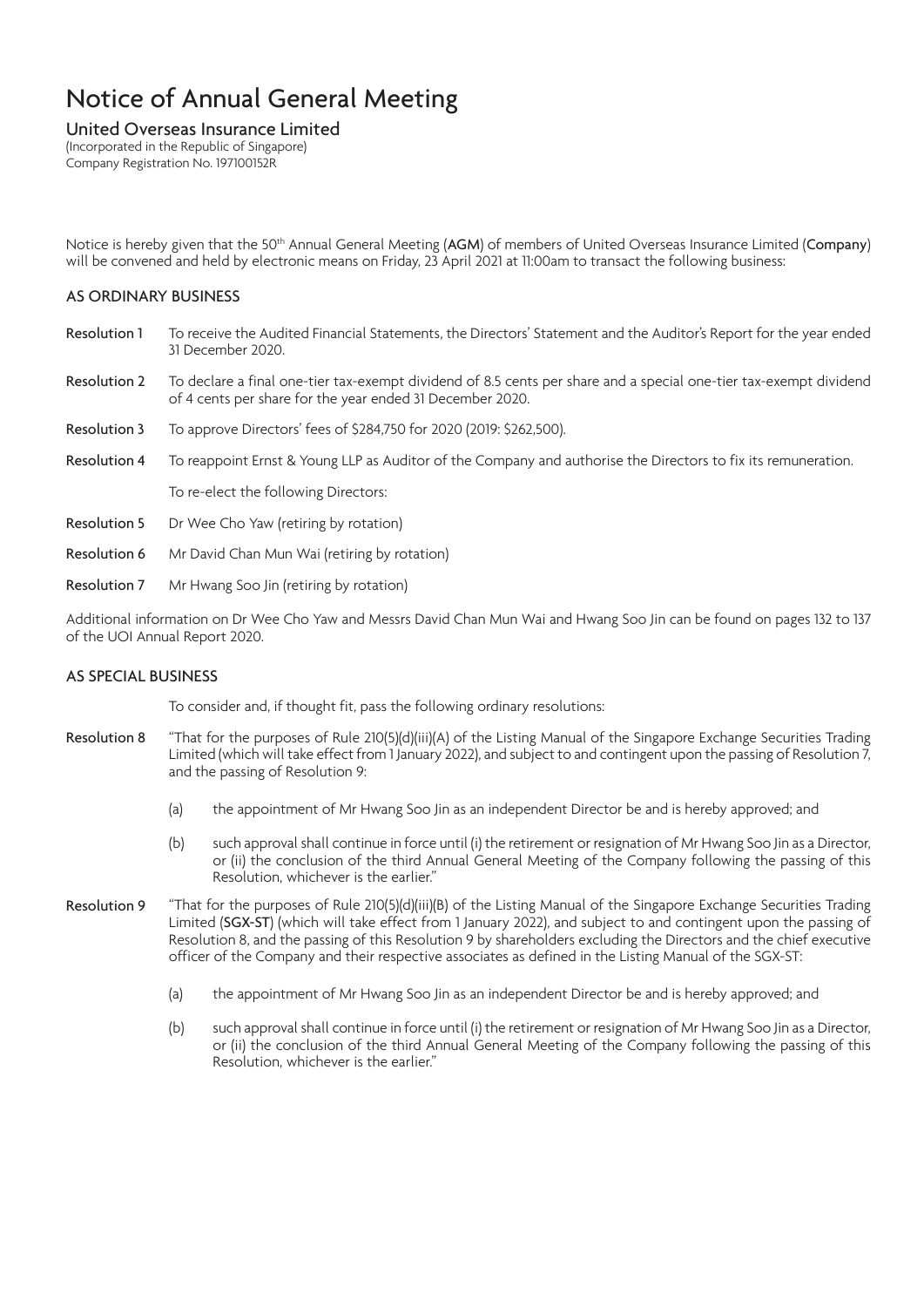United Overseas Insurance Limited

#### Resolution 10 "THAT authority be and is hereby given to the Directors to:

- (a) (i) issue ordinary shares in the capital of the Company (Shares) whether by way of rights, bonus or otherwise; and/or
	- (ii) make or grant offers, agreements or options (collectively, Instruments) that might or would require Shares to be issued, including but not limited to the creation and issue of (as well as adjustments to) warrants, debentures or other instruments convertible into Shares,

at any time and upon such terms and conditions and for such purposes and to such persons as the Directors may in their absolute discretion deem fit; and

(b) issue Shares in pursuance of any Instrument made or granted by the Directors while this Resolution was in force, notwithstanding that the authority conferred by this Resolution may have ceased to be in force,

#### provided that:

- (1) the aggregate number of Shares to be issued pursuant to this Resolution (including Shares to be issued in pursuance of Instruments made or granted pursuant to this Resolution) does not exceed 50 per cent of the total number of issued Shares, excluding treasury shares and subsidiary holdings (as calculated in accordance with paragraph (2) below), of which the aggregate number of Shares to be issued other than on a pro rata basis to shareholders of the Company (including Shares to be issued in pursuance of Instruments made or granted pursuant to this Resolution) shall be less than 10 per cent of the total number of issued Shares, excluding treasury shares and subsidiary holdings (as calculated in accordance with paragraph (2) below);
- (2) (subject to such manner of calculation and adjustment as may be prescribed by the Singapore Exchange Securities Trading Limited (SGX-ST)) for the purpose of determining the aggregate number of Shares that may be issued under paragraph (1) above, the percentage of issued Shares shall be based on the total number of issued Shares, excluding treasury shares and subsidiary holdings, at the time this Resolution is passed, after adjusting for:
	- (i) new Shares arising from the conversion or exercise of any convertible securities or share options or vesting of share awards which are outstanding or subsisting at the time this Resolution is passed; and
	- (ii) any subsequent bonus issue, consolidation or subdivision of Shares;
- (3) in exercising the authority conferred by this Resolution, the Company shall comply with the provisions of the Listing Manual of SGX-ST for the time being in force (unless such compliance has been waived by the SGX-ST) and the Constitution for the time being of the Company; and
- (4) (unless revoked or varied by the Company in general meeting) the authority conferred by this Resolution shall continue in force until the conclusion of the next AGM of the Company or the date by which the next AGM of the Company is required by law to be held, whichever is the earlier."

In this Resolution 10, "subsidiary holdings" shall have the meaning ascribed to it in the Listing Manual of the SGX-ST.

#### Explanatory Notes to Resolutions

Resolution 2 is to approve the final and special dividends. The Transfer Books and Register of Members will be closed on 4 May 2021, for the preparation of the final and special dividends. Registrable transfers received up to 5:00pm on 3 May 2021 (record date) will be entitled to the final and special dividends. If approved, the final and special dividends will be paid on 14 May 2021.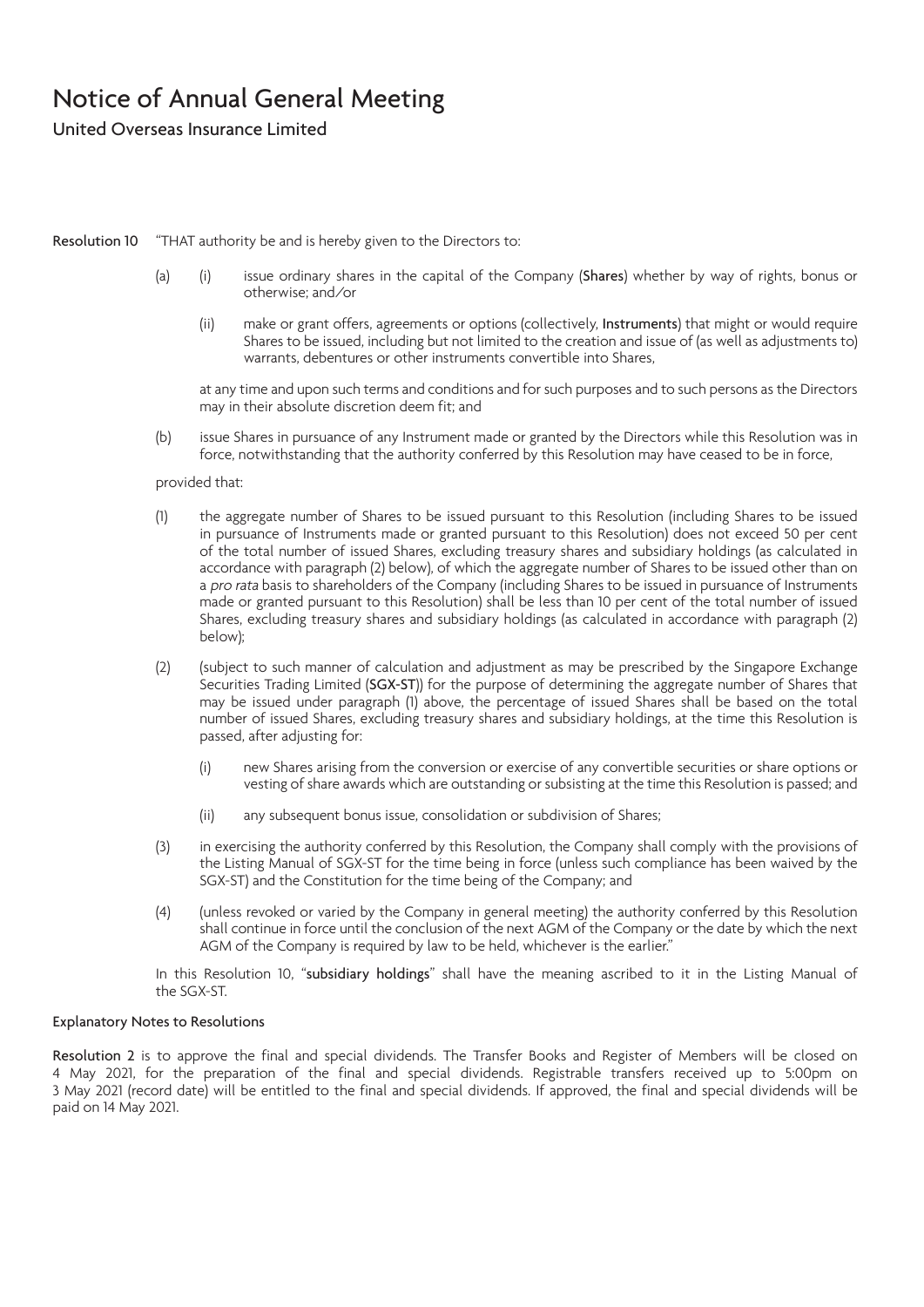United Overseas Insurance Limited

Resolution 5 is to re-elect Dr Wee Cho Yaw as a director. Dr Wee is currently a non-executive and non-independent director. If re-elected, Dr Wee will continue as the Chairman of the Remuneration Committee and a member of the Nominating Committee.

Resolution 6 is to re-elect Mr David Chan Mun Wai as a director. Mr Chan is an executive and non-independent director. If re-elected, Mr Chan will continue in his role as managing director.

Resolution 7 is to re-elect Mr Hwang Soo Jin as a director. Mr Hwang is currently a non-executive director. Mr Hwang is a non-independent director under the Insurance (Corporate Governance) Regulations 2013 and an independent director under the MAS Guidelines<sup>1</sup> and Code of Corporate Governance (6 August 2018) (2018 Code).

If Resolution 7 is not passed, Resolutions 8 and 9 will be withdrawn. Please refer to the Notes to Resolutions 8 and 9 below.

Upon the passing of Ordinary Resolutions 7, 8 and 9, Mr Hwang Soo Jin will continue as a non-executive and non-independent director under the Insurance (Corporate Governance) Regulations 2013, and as an independent director under the MAS Guidelines, 2018 Code and Listing Manual of the SGX-ST, and as the Chairman of the Nominating Committee and a member of the Remuneration Committee.

Resolutions 8 and 9 are to approve the appointment of Mr Hwang Soo Jin as an independent Director under Rule 210(5)(d)(iii) of the Listing Manual of the SGX-ST, which will take effect from 1 January 2022. This Rule provides that a Director will not be independent if he has been a Director for an aggregate period of more than nine years and his continued appointment as an independent Director has not been sought and approved in separate resolutions by (a) all shareholders; and (b) shareholders excluding the Directors and the chief executive officer (CEO) of the Company, and their respective associates.

Mr Hwang Soo Jin has served as an independent Director for an aggregate of more than nine years. The Company is accordingly seeking the requisite approvals under Rules 210(5)(d)(iii)(A) and (B) for Mr Hwang's continued appointment as an independent Director from 1 January 2022. If obtained, the requisite approvals will remain in force until (a) the retirement or resignation of Mr Hwang as a Director, or (b) the conclusion of the third Annual General Meeting following the passing of Resolutions 8 and 9, whichever is the earlier.

In seeking the requisite approvals under Rule 210(5)(d)(iii) for Mr Hwang to continue as an independent Director, the Company seeks to strike an appropriate balance between continuity and refreshment of its Board members. The Board believes that the Company will benefit from having Directors on its Board who, over time, have gained valuable insights into the Company, its business and the industry in which it operates.

Mr Hwang, together with Dr Wee Cho Yaw, founded UOI in 1971 and served as its managing director from 1971 till 1996 when he handed the reins to Mr David Chan Mun Wai, the current managing director. Mr Hwang is serving his 50<sup>th</sup> year on the Board. The Company has benefited greatly from the strong foundation laid down by him. In his role as director, he has remained steadfastly independent in overseeing UOI. Every decision he makes for UOI has always been in the best interest of UOI.

For more than five decades, Mr Hwang served on numerous public company boards ranging from manufacturing, finance, construction, property development, hospitality and others as well as a number of statutory boards. He was a Member of Parliament (1968–1984) and Deputy Speaker of Parliament of the Republic of Singapore (1981–1984). During his time in Parliament, he also served for several years first as member and later as chairman of the Public Accounts Committee.

He was twice elected president of the General Insurance Association of Singapore and served as chairman of the Insurance Ombudsman Council with mandates from both general and life insurance. For his long standing contributions to the insurance industry in Asia he was awarded the Lifetime Achievement Award by the Asia Insurance Industry in 2013.

<sup>&</sup>quot;MAS Guidelines" means the Guidelines on Corporate Governance for Financial Holding Companies, Banks, Direct Insurers, Reinsurers and Captive Insurers which are incorporated in Singapore (3 April 2013). It comprises the Code of Corporate Governance that was issued in 2012 for companies listed on the SGX-ST and supplementary principles and guidelines added by the MAS.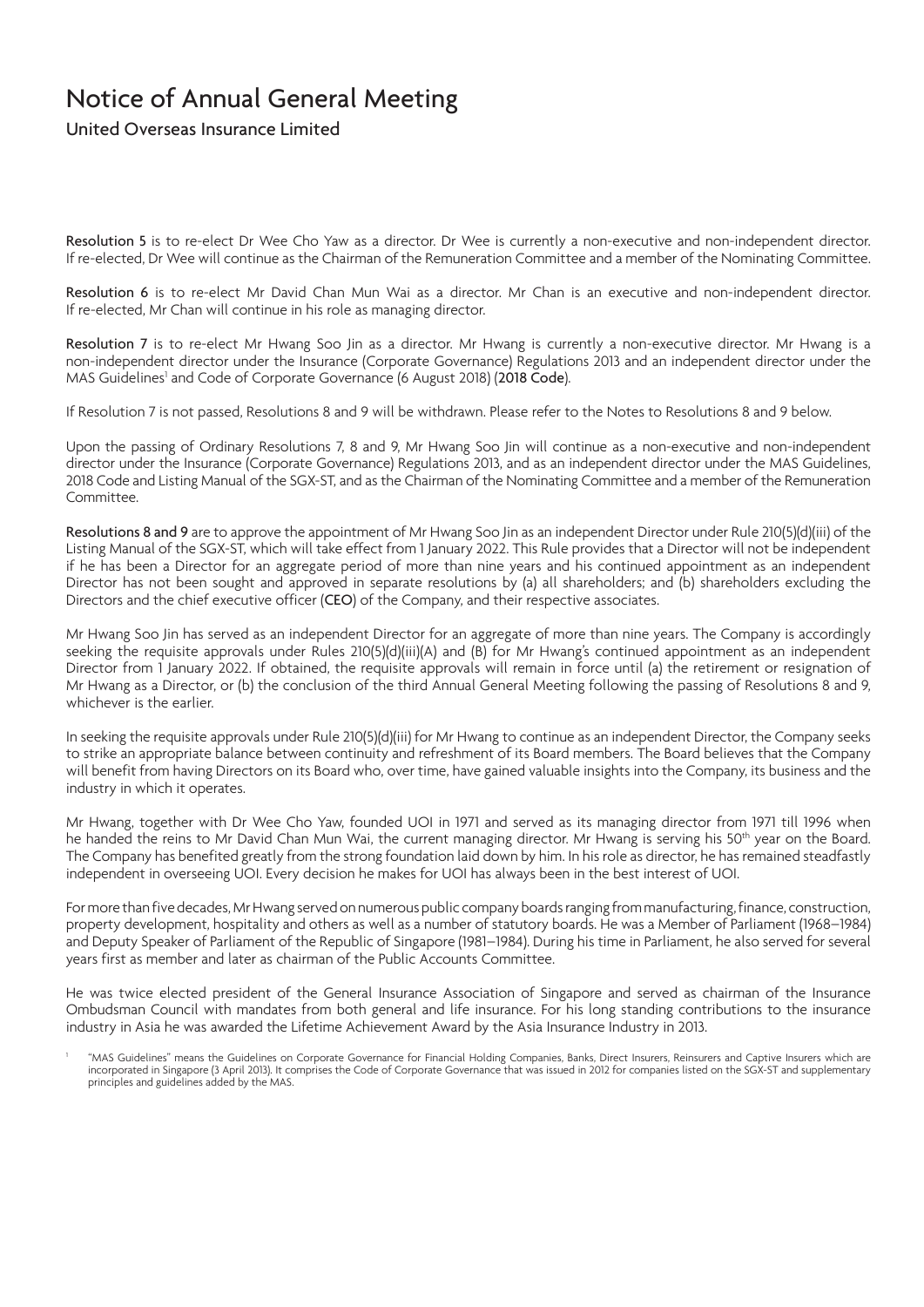United Overseas Insurance Limited

Having stepped down as chairman and director of Singapore Reinsurance Corporation of which he was a founding director, he is now chairman emeritus and senior advisor. He continues to give support to worthy charitable, social and cultural causes in particular by donating regularly to National Kidney Foundation, NHCS Heart to Heart Fund and the Asian Civilisations Museum among others.

Mr Hwang's length of service on the Board neither interferes with his exercise of independent judgment nor hinders his ability to act in the best interests of the Company. On this basis, the Board is of the view that Mr Hwang will be able to continue to discharge his duties independently with integrity and competency.

Under Rule 210(5)(d)(iii)(A), all shareholders may vote on Resolution 8.

Under Rule 210(5)(d)(iii)(B), the Directors and the CEO of the Company, and their respective associates (as defined in the Listing Manual of the SGX-ST) will abstain from voting on Resolution 9. The Company will disregard any votes cast by the Directors and the CEO of the Company, and their respective associates, in respect of their holdings of shares (if any) on Resolution 9. The Chairman of the Meeting will accept appointment as proxy for any other shareholder to vote in respect of Resolution 9, where such shareholder has given specific instructions in a validly completed and submitted proxy form as to voting, or abstentions from voting, in respect of Resolution 9.

If Resolution 8 is not passed, Resolution 9 will be withdrawn. For the avoidance of doubt, in such event, Mr Hwang Soo Jin will continue as an independent Director on the Board of the Company (under the MAS Guidelines, prevailing Listing Manual of the SGX-ST and 2018 Code) and as the Chairman of the Nominating Committee and a member of the Remuneration Committee until 1 January 2022 when Rule 210(5)(d)(iii) of the Listing Manual of the SGX-ST takes effect.

In any case, the Board and the Nominating Committee will at all times, comply with the provisions of the Insurance Regulations, the Listing Manual of the SGX-ST, the MAS Guidelines and the 2018 Code.

Resolution 10 is to empower the Directors to issue ordinary shares in the capital of the Company (Shares) and to make or grant instruments (such as warrants, debentures or options) convertible into Shares, and to issue Shares in pursuance of such instruments, up to an amount not exceeding in total 50 per cent of the total number of issued Shares, excluding treasury shares and subsidiary holdings, of which the number of Shares that may be issued other than on a *pro rata* basis to shareholders shall be less than 10 per cent of the total number of Shares that may be issued (General Mandate). For the purpose of determining the aggregate number of Shares that may be issued pursuant to the General Mandate, the percentage of issued Shares shall be based on the total number of issued Shares, excluding treasury shares and subsidiary holdings, at the time that Resolution 10 is passed, after adjusting for (a) new Shares arising from the conversion or exercise of any convertible securities or share options or vesting of share awards which are outstanding or subsisting at the time that Resolution 10 is passed, and (b) any subsequent bonus issue, consolidation or subdivision of Shares.

By ORDER OF THE BOARD

Vivien Chan Company Secretary

Singapore 1 April 2021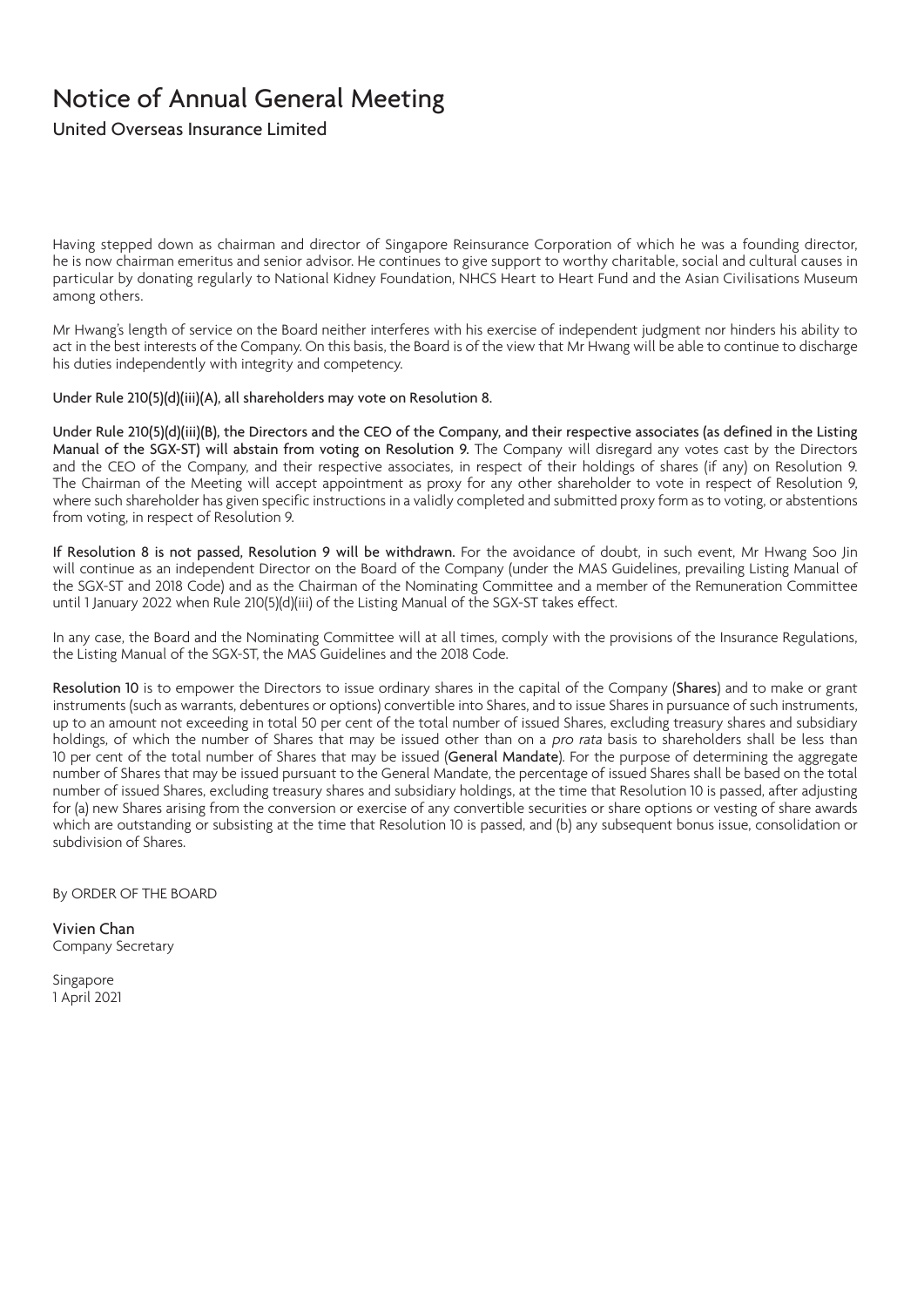United Overseas Insurance Limited

### Notes

- 1. The UOI Annual Report 2020, this Notice of AGM, Additional Information on Directors Seeking Re-election, and the proxy form for the AGM may be accessed at the:
	- (a) UOI website: www.uoi.com.sg/uoi/index.html, and
	- (b) SGX website: www.sgx.com/securities/company-announcements
- 2. The AGM is being convened, and will be held, by electronic means pursuant to the COVID-19 (Temporary Measures) (Alternative Arrangements for Meetings for Companies, Variable Capital Companies, Business Trusts, Unit Trusts and Debenture Holders) Order 2020.
- 3. Due to the current COVID-19 situation in Singapore, a member will not be able to attend the AGM in person. Members may participate in the AGM by taking the following steps:
	- (a) pre-registering to observe or listen to the AGM proceedings via "live" audio-visual webcast or "live" audio-only stream;
	- (b) submitting questions in advance of the AGM; and
	- (c) appointing the Chairman of the Meeting as proxy to attend, to speak and to vote on their behalf at the AGM.
- 4. The key dates/deadlines that members should take note of are summarised in the table below.

| Key dates/<br>Deadline                 | <b>Actions</b>                                                                                                                                                                                                                                                                                                                                                                      |
|----------------------------------------|-------------------------------------------------------------------------------------------------------------------------------------------------------------------------------------------------------------------------------------------------------------------------------------------------------------------------------------------------------------------------------------|
|                                        | Deadline for pre-registration for the AGM                                                                                                                                                                                                                                                                                                                                           |
| 20 April 2021,<br>11:00am<br>(Tuesday) | Members must pre-register at https://online.meetings.vision/uoi-agm-registration for the "live"<br>1.<br>audio-visual webcast or "live" audio-only stream of the AGM proceedings.                                                                                                                                                                                                   |
|                                        | Members must fill in their name, NRIC/Passport/Company Registration number, shareholding<br>2.<br>type, mobile number and email address during the pre-registration in order for the Company to<br>verify their status as members.                                                                                                                                                  |
|                                        | Investors who hold shares through relevant intermediaries, including CPF and SRS investors,<br>3.<br>should contact their respective relevant intermediaries if they wish to observe or listen to the<br>AGM proceedings, submit questions in advance of the AGM and/or appoint the Chairman of the<br>Meeting as proxy to attend, to speak and to vote on their behalf at the AGM. |
|                                        | Registrants whose names do not appear on the Company's Register of Members/CDP Depository<br>4.<br>Register/CPF and SRS agent or operators' lists as at 11:00am on 20 April 2021 will be rejected.                                                                                                                                                                                  |
|                                        | Deadline for CPF or SRS investors                                                                                                                                                                                                                                                                                                                                                   |
| 13 April 2021,<br>5:00pm<br>(Tuesday)  | CPF or SRS investors should approach their respective Agent Banks/SRS operators to make arrangements<br>for them to:                                                                                                                                                                                                                                                                |
|                                        | observe or listen to the AGM proceedings;<br>(a)                                                                                                                                                                                                                                                                                                                                    |
|                                        | (b)<br>submit questions in advance of the AGM; and/or                                                                                                                                                                                                                                                                                                                               |
|                                        | appoint the Chairman of the Meeting as proxy to attend, to speak and to vote on their behalf at<br>(c)<br>the AGM.                                                                                                                                                                                                                                                                  |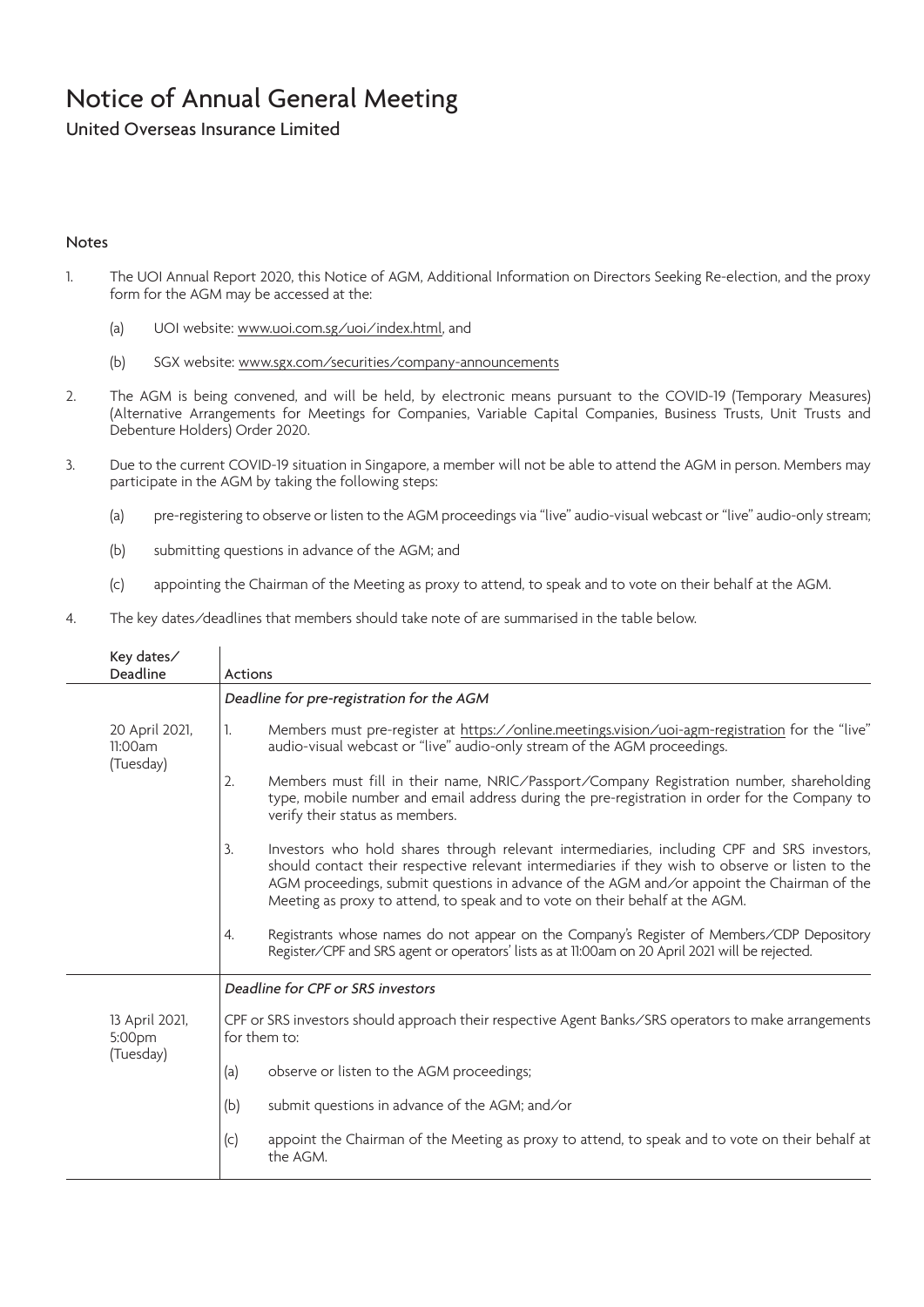United Overseas Insurance Limited

| Key dates/<br>Deadline                 | <b>Actions</b>                                                                                                                                                                                                                                                        |
|----------------------------------------|-----------------------------------------------------------------------------------------------------------------------------------------------------------------------------------------------------------------------------------------------------------------------|
|                                        | Deadline for submission of questions in advance                                                                                                                                                                                                                       |
| 15 April 2021,<br>5:00pm<br>(Thursday) | Members will not be able to ask questions during the AGM, therefore it is important that they<br>1.<br>submit their questions related to the resolutions to be tabled for approval at the AGM to the<br>Chairman of the Meeting, in advance of the AGM.               |
|                                        | 2.<br>Members can submit questions in the following manner:                                                                                                                                                                                                           |
|                                        | by email: uoiagm@uoi.com.sg; or<br>(a)                                                                                                                                                                                                                                |
|                                        | by post: 3 Anson Road, #28-01 Springleaf Tower, Singapore 079909 (Attention: Mr Aaron Cheong).<br>(b)                                                                                                                                                                 |
|                                        | To ensure that questions are received by the Company by the stipulated deadline, members are<br>3.<br>strongly encouraged to submit their questions via email.                                                                                                        |
|                                        | When sending questions, members should also provide their full name and NRIC/Passport/<br>4.<br>Company Registration No. for verification. Mobile phone numbers provided will help the Company<br>to reach out more easily if clarification is required.              |
|                                        | 5.<br>The Company will endeavour to address substantial and relevant questions received from members<br>before the AGM and the answers will be published at www.uoi.com.sg/uoi/index.html and the<br>SGX website.                                                     |
|                                        | Deadline for submission of proxy form to vote                                                                                                                                                                                                                         |
| 20 April 2021,<br>11:00am<br>(Tuesday) | A member (whether individual or corporate) must appoint the Chairman of the Meeting as his<br>1.<br>proxy to attend, to speak and to vote on his behalf at the AGM if such member wishes to exercise<br>his voting rights at the AGM.                                 |
|                                        | 2.<br>A member must give specific instructions as to voting, or abstentions from voting, in respect of a<br>resolution in the form of proxy, failing which the appointment of the Chairman of the Meeting as<br>proxy for that resolution will be treated as invalid. |
|                                        | 3.<br>The instrument appointing the Chairman of the Meeting as proxy must be downloaded, completed<br>and signed/executed by the shareholder before submitting it to the Company in the following<br>manner:                                                          |
|                                        | (a)<br>By post: United Overseas Insurance Limited, c/o Trusted Services Pte. Ltd., 456 Alexandra<br>Road, #14-02 Fragrance Empire Building, Singapore 119962; or                                                                                                      |
|                                        | Electronically:<br>(b)                                                                                                                                                                                                                                                |
|                                        | via email: proxyform@trustedservices.com.sg; or<br>(i)                                                                                                                                                                                                                |
|                                        | (ii)<br>via the pre-registration website: https://online.meetings.vision/uoi-agm-registration,                                                                                                                                                                        |
|                                        | in each case not less than 72 hours before the time appointed for holding the AGM.                                                                                                                                                                                    |
|                                        | Members are strongly encouraged to submit completed instruments appointing a proxy<br>4.<br>electronically via email or via the pre-registration website.                                                                                                             |
|                                        | The Chairman of the Meeting, as proxy, need not be a member of the Company.<br>5.                                                                                                                                                                                     |